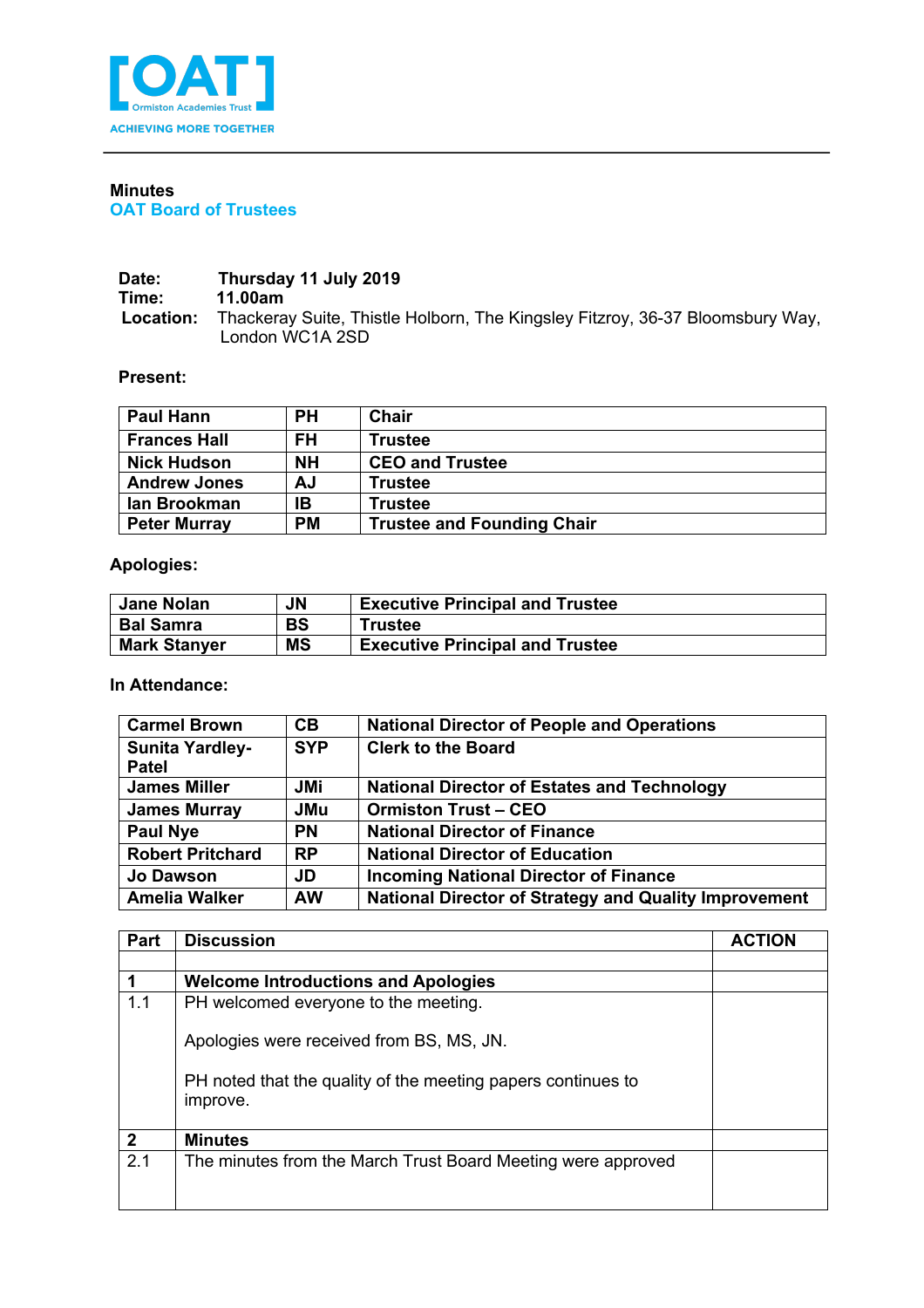

|   | The minutes from the June Trust Board Meeting were approved<br>subject to the addition of conditions discussed regarding<br>conversions                                                   |  |
|---|-------------------------------------------------------------------------------------------------------------------------------------------------------------------------------------------|--|
|   | The trustees were updated on Matters Arising.                                                                                                                                             |  |
| 4 | <b>Estates Update</b>                                                                                                                                                                     |  |
|   | JMi gave an outline of the estates update including statutory<br>compliance, health and safety, capital projects and ICT/Data<br>protection.                                              |  |
|   | There was a discussion about the new dashboard style and the<br>need to have a coherent document that is the same every time for all<br>areas.                                            |  |
|   | PH asked whether there is enough money to address building<br>needs?                                                                                                                      |  |
|   | JMi responded that schools capital allocation is about half of what is<br>needed to address all backlog maintenance across the Trust. JMi<br>further outlined the prioritisation process. |  |
|   | PM asked how H&S is considered by Ofsted?                                                                                                                                                 |  |
|   | NH responded that Ofsted only look at H&S where there is a<br>Safeguarding impact.                                                                                                        |  |
|   | IB asked what progress is being made in terms of the urgent<br>work and work outstanding?                                                                                                 |  |
|   | JMi responded that the progress is positive.                                                                                                                                              |  |
|   | IB asked whether information was being correctly stored in all<br>school buildings?                                                                                                       |  |
|   | JMi responded that this is being reviewed but there are no<br>immediate concerns.                                                                                                         |  |
|   | JMi outlined the ICO visit and the verbal feedback received.                                                                                                                              |  |
|   | There was a discussion about GDPR training and the ICO report<br>follow up action plan and follow up visit.                                                                               |  |
| 5 | <b>SI Update</b>                                                                                                                                                                          |  |
|   | RP outlined the SI report including exclusions, safeguarding, results<br>and Ofsted.                                                                                                      |  |
|   | There was a discussion about results predictions including the way<br>in which predictions are made and where there are discrepancies in<br>predictions and results.                      |  |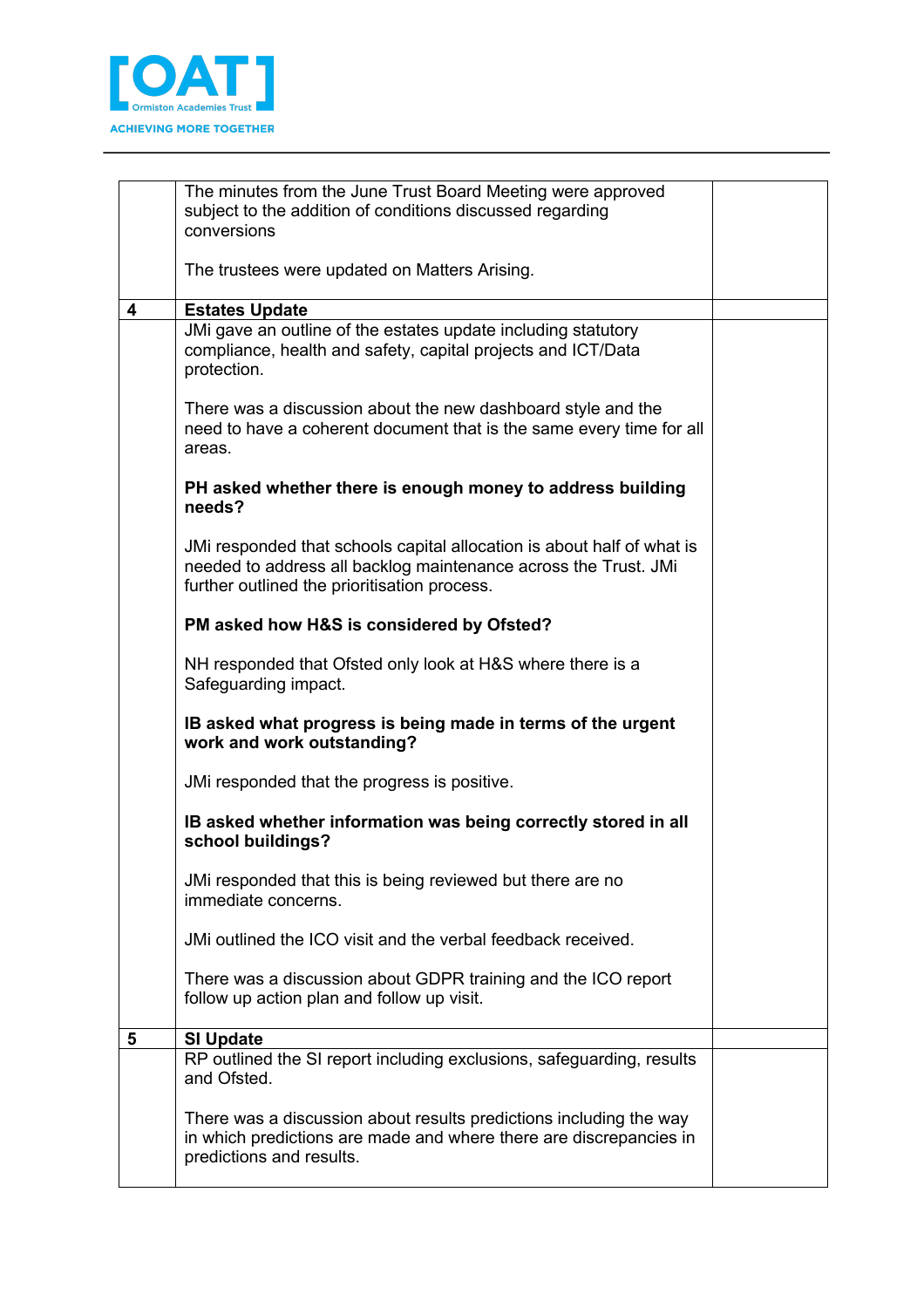

| 6                       | There was a further discussion about exclusions and behaviour<br>policies and it was agreed that the lack of alternative provision (AP)<br>is an issue. It was agreed that there would be further consideration<br>of AP and trustees would receive an update.<br><b>Finance</b><br>PN outlined the budget report and explained that academies had<br>been asked to concentrate on pupil-teacher ratio in budget<br>forecasting. Secondaries were asked to achieve a pupil teacher ratio |  |
|-------------------------|------------------------------------------------------------------------------------------------------------------------------------------------------------------------------------------------------------------------------------------------------------------------------------------------------------------------------------------------------------------------------------------------------------------------------------------------------------------------------------------|--|
|                         | of 15.5 next year which will then increase to 16 and 16.5 the<br>following 2 years. This may be accelerated in coming years.                                                                                                                                                                                                                                                                                                                                                             |  |
|                         | PN further outlined the current ESFA expectations for MAT reserves<br>and OAT's current position with considerations for the next year<br>including a dip in reserves, grant funding, and teachers pension<br>funding.                                                                                                                                                                                                                                                                   |  |
|                         | PN outlined some individual cases and the 2/3 year forecasts for<br>these academies.<br>IB noted that FOR committee deem the budgets satisfactory to be<br>approved.                                                                                                                                                                                                                                                                                                                     |  |
|                         | There were clarifications around specific academy budgets and it<br>was noted that budgets do not account for the Ops Model at this<br>point.                                                                                                                                                                                                                                                                                                                                            |  |
|                         | Budgets were approved.                                                                                                                                                                                                                                                                                                                                                                                                                                                                   |  |
| $\overline{\mathbf{r}}$ |                                                                                                                                                                                                                                                                                                                                                                                                                                                                                          |  |
| 7.1                     | <b>Strategy</b><br>Data Strategy                                                                                                                                                                                                                                                                                                                                                                                                                                                         |  |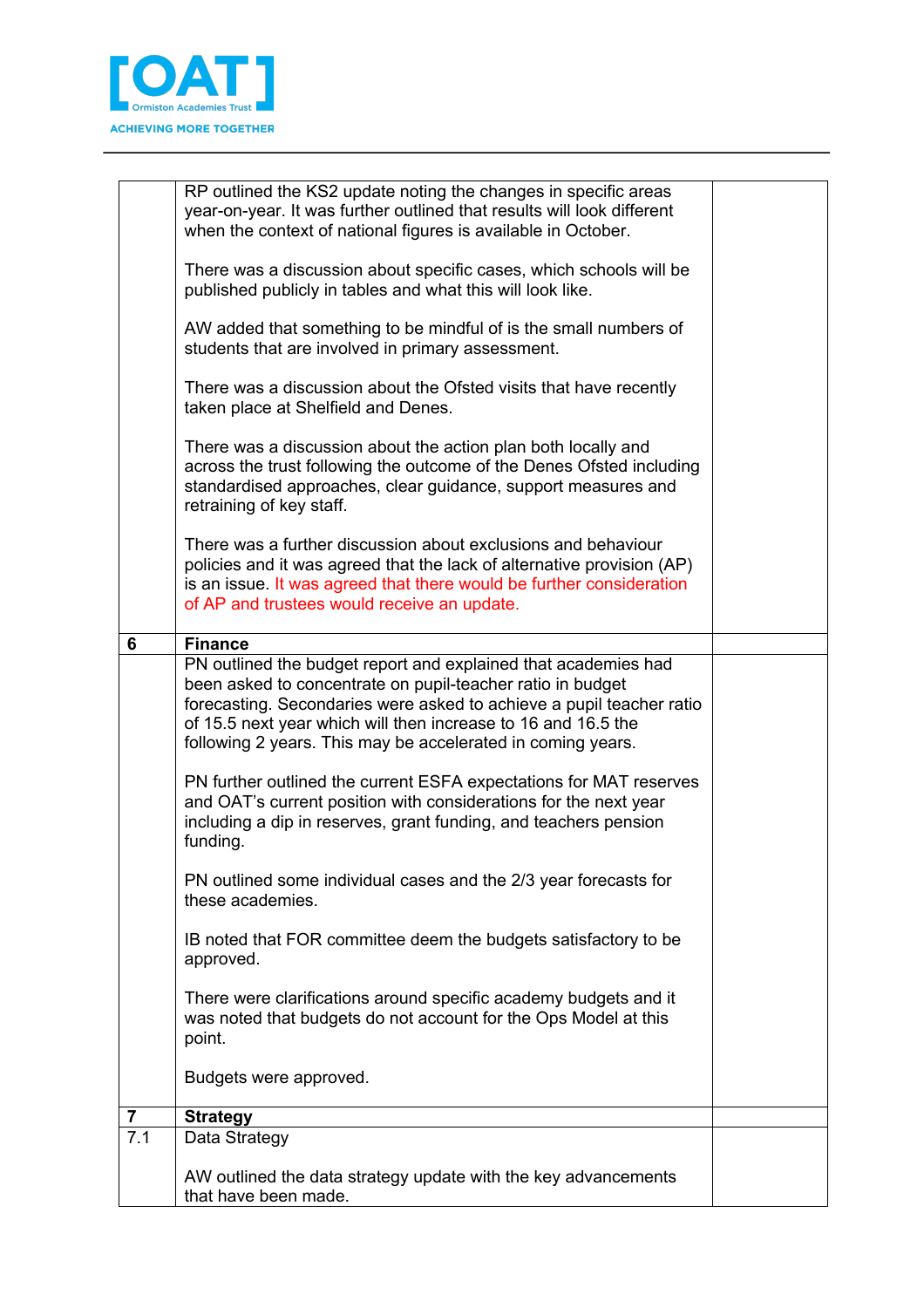

|     | FH suggested that the strategy needs to include more about other<br>types of data that the organisation holds, i.e. HR, Finance etc.                                                                                                         |  |
|-----|----------------------------------------------------------------------------------------------------------------------------------------------------------------------------------------------------------------------------------------------|--|
|     | AW responded that this needs to come through more strongly as this<br>is an aim. It was agreed that trust level decision making body terms<br>of reference will be proposed at the next meeting.                                             |  |
|     | All other recommendations agreed.                                                                                                                                                                                                            |  |
| 7.2 | iWill                                                                                                                                                                                                                                        |  |
|     | AW outlined the iWill project update including the nature of school<br>level projects, the number of students involved, the risks and the<br>need to sustain momentum.                                                                       |  |
|     | PM asked what the evaluating process is?                                                                                                                                                                                                     |  |
|     | AW responded that LKMco has been appointed to do this and initial<br>findings from this will come to the Trust Board in January.                                                                                                             |  |
|     | PM offered thanks to AW for her work on iWill.                                                                                                                                                                                               |  |
| 7.3 | Integrated performance report                                                                                                                                                                                                                |  |
|     | AW outlined the integrated performance report and outlined plans to<br>present something similar to every meeting to ensure consistent line<br>of sight across key performance areas.                                                        |  |
|     | Trustees were positive about the document and the development of<br>the report was discussed including the ongoing development of the<br>suite of metrics and ensuring sign off at each stage of development.                                |  |
|     | It was agreed that this would be presented at committee meetings<br>and added that some measures need comparatives and context to<br>be understood.                                                                                          |  |
| 8   | <b>Conversions</b>                                                                                                                                                                                                                           |  |
| 8.1 | Sandymoor                                                                                                                                                                                                                                    |  |
|     | NH outlined that ministers have approved the conversion of<br>Sandymoor with a school transfer grant and funding for two years,<br>subject to Sandymoor working with a School Resource Management<br>Advisor (SRMA) and a governance review. |  |
|     | It was confirmed that the freehold will be transferred as part of the<br>conversion and there was a discussion about the role of the SRMA                                                                                                    |  |
|     | Trustees agreed to continue with the Sandymoor conversion and<br>further agreed to delegate any signatures for the Sandymoor to IB in<br>the absence of other trustees over the summer break.                                                |  |
| 8.2 | <b>Brownhills</b>                                                                                                                                                                                                                            |  |
|     |                                                                                                                                                                                                                                              |  |